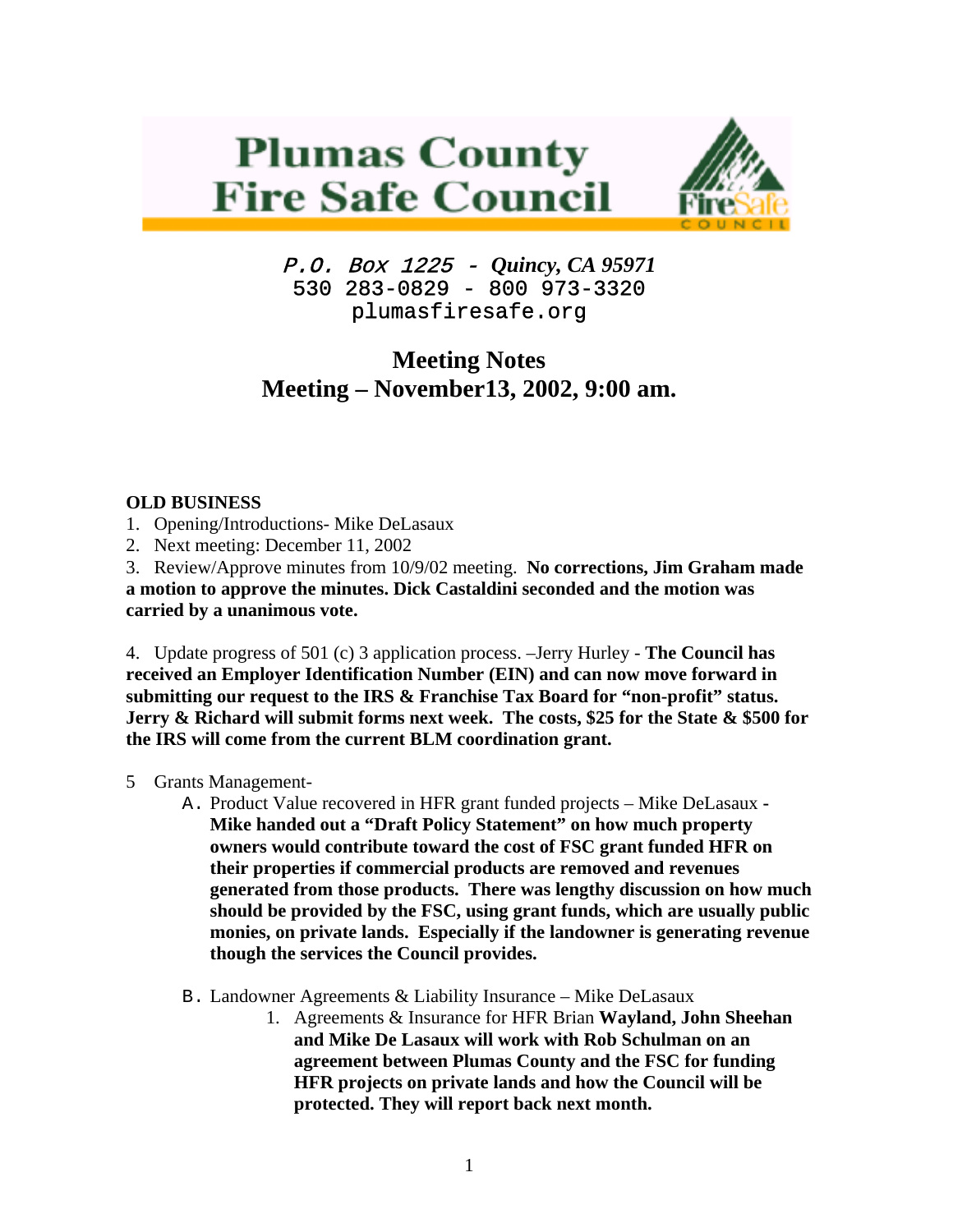- 2. Liability Insurance Meetings Bruce Livingston **Under our agreement with Plumas Corp, the Council may not be covered for legal fees, stemming from liability clams which occur at a meeting unless the Council secures it's own insurance. John Sheehan will check with his carrier and report back next month.**
- C RFP's and hiring for newly active grants (BLM) Mike DeLasaux **With the awarding of three BLM grants thorough he Sacramento Regional Foundation, some actions are necessary to begin their implementation**.
	- 1. 02 BLM-119 Coordinator for Consultation Grant. **There is a need to hire a consultant to begin the coordination of this project. John Sheehan made a motion to extend the current contracted consultant, Jerry Hurley, to implement this project. Chuck Thayer seconded, and the motion was carried by a unanimous vote**
	- 2. HFR Assessment & Strategy RFP **The Council needs to move forward and prepare a Request for Proposals (RFP) to hire a contractor to implement this grant. A Technical Advisory Committee will work on this task. Members are: John Sheehan, Mike De Lasaux, Jerry Hurley, Chuck Thayer, Craig Carter & a USFS Representative to be named.**
	- 3. Educational Publications & Display **This grant included funding for hiring a web coordinator to maintain the site developed under the 01- 02 FSC Coordination Grant contract. Ray Nichol developed and has been maintaining the site, but the planned allocated funds for this task have been exhausted. Jim Graham made a motion that Ray Nichol be hired with funds from this grant to continue maintaining our web site. Chuck Thayer seconded, and the motion was carried by a unanimous vote.**

**Sue McCourt volunteered to take the lead with a committee to develop recommendations for uses of these grant funds. Richard Cox (not present) was also mentioned as a possible member.**

- 6. Status update of active and newly approved Grants. (Refer to Grant Summary Sheet A. PC FSC 01-1— Homeowner Consultation & Education-Jerry Hurley
	- **About 60 hours left on the contract Will be meeting with liaisons to finalize tasks. Chipping report will be handed out at the next meeting and to the Board of Supervisors in December. Preparation of the final repost will begin next month.**
	- A. PC FSC 01-2– Fire Safe Council Coordination –Jerry Hurley Articles continue to be placed in the newspaper highlighting Council activities and announcing meetings; web site is close to 1,300 hits. We will continue working with Jim Pickering of BLM to refine the display. Jerry is also working with John Sheehan & others on preparing grant request to continue working toward our Council's mission. **There is around 275 hours remaining on the contract, which ends in April 2003.**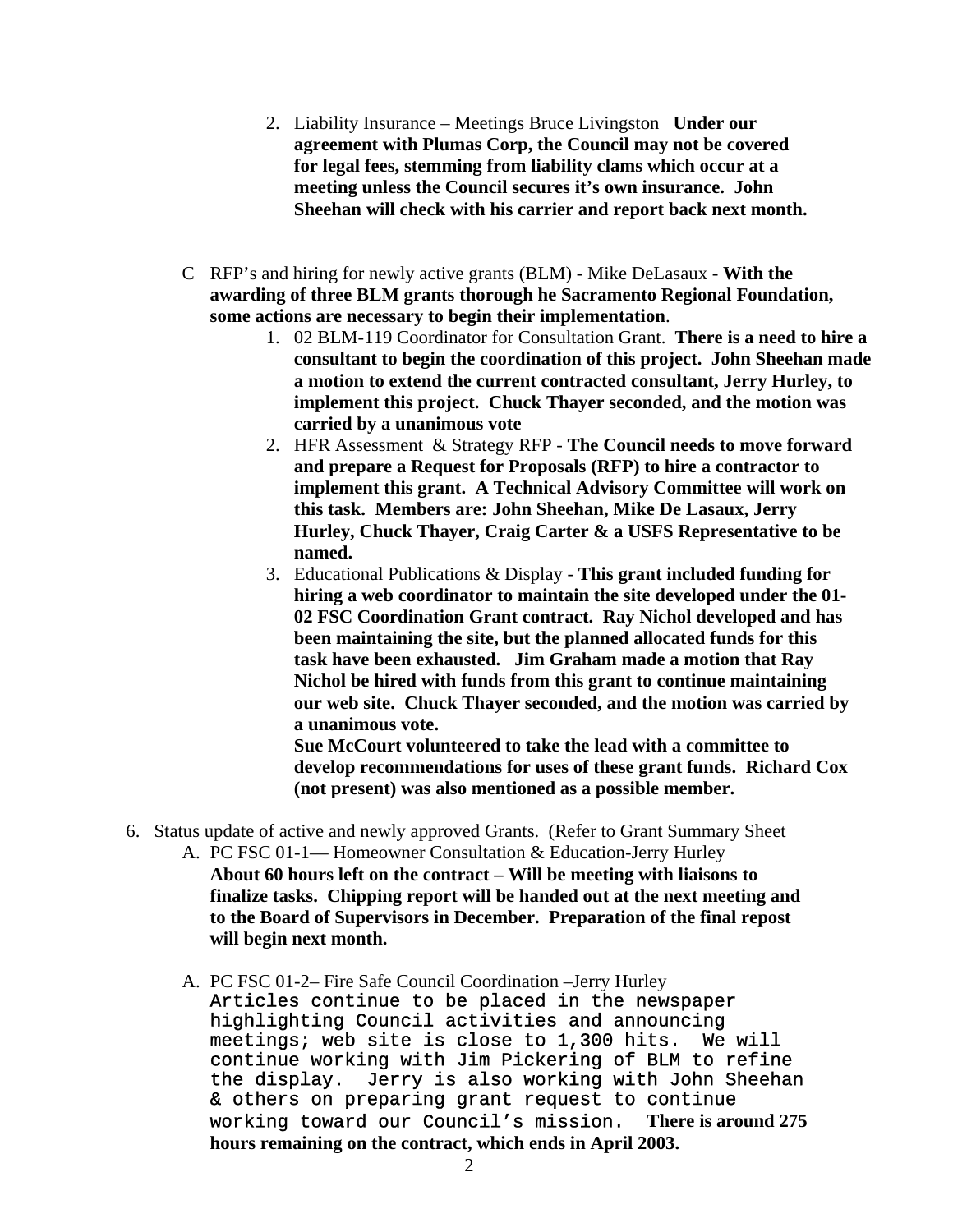B. PC FSC FS 02-1 & 2 - 100 Acre HFR Demonstration– Brian Wayland - 28 applications were received. Committee members visited and ranked each of the sites. They met on 11/5/02 to refine their selection and prepare to make recommendations to the Council. They proposed five projects, one in each supervisory district of the County, for 88 total gross acres.

Brian is also working with representatives from Almanor West on their project (selected last month by the FSC). He will need agreements and authority to move forward with a Request for Proposals from timber operators. This item is connected to 11/13/02 Agenda item 5 A and 5 B. (see prior notes)

The Committee plans to offer selection recommendations at the12/11/02 meeting. They will display why each parcel or portion of a parcel is being recommended.

#### Next steps are:

- 1. Forma acceptance of landowners
- 2. RPF Wayland to meet with each chosen landowners.
- 3. Develop contracts and agreements with landowners and solicit contractors.
- 4. Confirm with USFS that CEQA requirements satisfy Grant NEPA needs.
- C. PC FSC. 02- 3 Countywide GIS John Sheehan Representatives from Calaveras County were unable to make a presentation on 11/7/02, to the committee on this project, due to illness. A date will be rescheduled. This is in preparation for the committee to develop a Request for Proposals after the end of the year.
- D. PC FSC. 02- 4 Homeowner Consultations Jerry Hurley - **See prior agenda item 5.C.1.**

#### **Meeting with fire department chiefs of participating communities is 12/11/02 to get together & discuss implementation**

- E. PC FSC. 02- 5 HFR Strategy & Assessment Jerry Hurley **See prior agenda item 5.C.2.**
- F. PC FSC. 02- 6 Council Display Material Jerry Hurley **See prior agenda item 5.C.3.**
- G. PC FSC. 02- 7 & 8 Plumas Eureka HFR John Sheehan/John Gay - **USFS is collecting information for the Environmental Assessment.**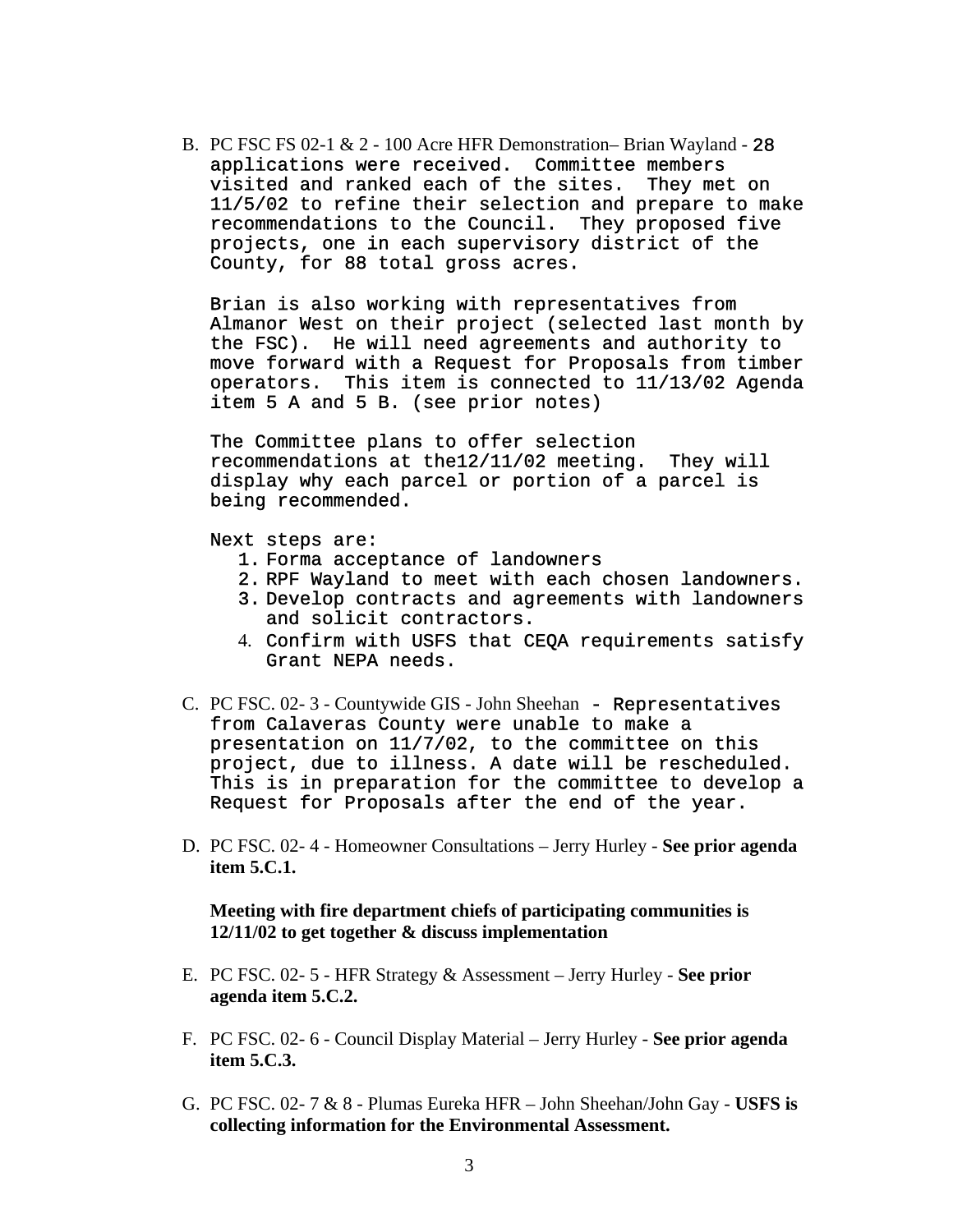- 6. Grants Submitted & Planned– John Sheehan/Jerry Hurley **The following grant projects have been submitted and are awaiting a decision from the Resource Advisory Committee that will be meeting on 11/15/02; and the Board of Supervisors** 
	- A. **02-RAC-3 & 02-III-6 Delleker/Portola HFR 125 acres**
	- B. **02-RAC-4 & 02-III-7 Graeagle Fuelbreak 200 acres**
	- C. **02-RAC-5 & 02-III-8 Indian Falls HFR 50 acres**
	- D. **02-RAC-6 & 02-III-9 Camp Layman HFR 50 acres**
	- E. **02-RAC-7 & 02-III-10 Cromberg HFR 350 acres**
	- F. **02-RAC-8 & 02-III-11 Indian Falls HFR 50 acres**
	- G. **02-RAC-9 & 02-III-12 Elderly/Disabled Defensible Space Grant**
	- H. Results of USFS FY02 Grant Proposal meeting on 10/31/02- Mike DeLasaux **The committee assigned recommended pursuing three additional grants from the USFS through he Plumas National Forest. They are:** 
		- **1. FSC Coordination, Project Administration and Project Development – A grant request through the USFS Economic Action Program as part of the National Fire Plan. For \$75,000 and request the Board of Supervisor to provide \$25, 000 of in kind from title III funds. Jerry is preparing the request for a due date of 2/3/03.**
		- 2. **Hazardous Fuel Reduction A grant request through the USFS Community Protection Program as part of the National Fire Plan. For treating additional HFR acres. Exact request is unknown at this time but will probably be for \$200,000 and we will mention the other numerous Title II and III grant request as in-kind for countywide HFR. John is preparing the request for a due date of 2/3/03**
		- 3. **Education and Tech Transfer A grant request through the USFS Economic Action Program as part of the National Fire Plan. The grant will be used to develop a localized Rate of Return Generator (ROGEN) (See 10/9/02 FSC notes). The request will be for a 75/25% split requesting USFS and Title III funds. Mike is preparing the request for a due date of 2/3/03.**

**Bruce Livingston made a motion that the Council move forward with and support development of these three grants. The motion was seconded by Jim Graham and carried by a unanimous vote.** 

7. Progress on Shake Roof Replacement to consulted homeowners – Jerry Hurley - Joe Wilson from PC Community Development Commission, is currently working with 3 applicants who qualified and he will be making the awards soon. Nine letters have been sent to homeowners who participated in this years homeowner consultation process that have a shake roof.